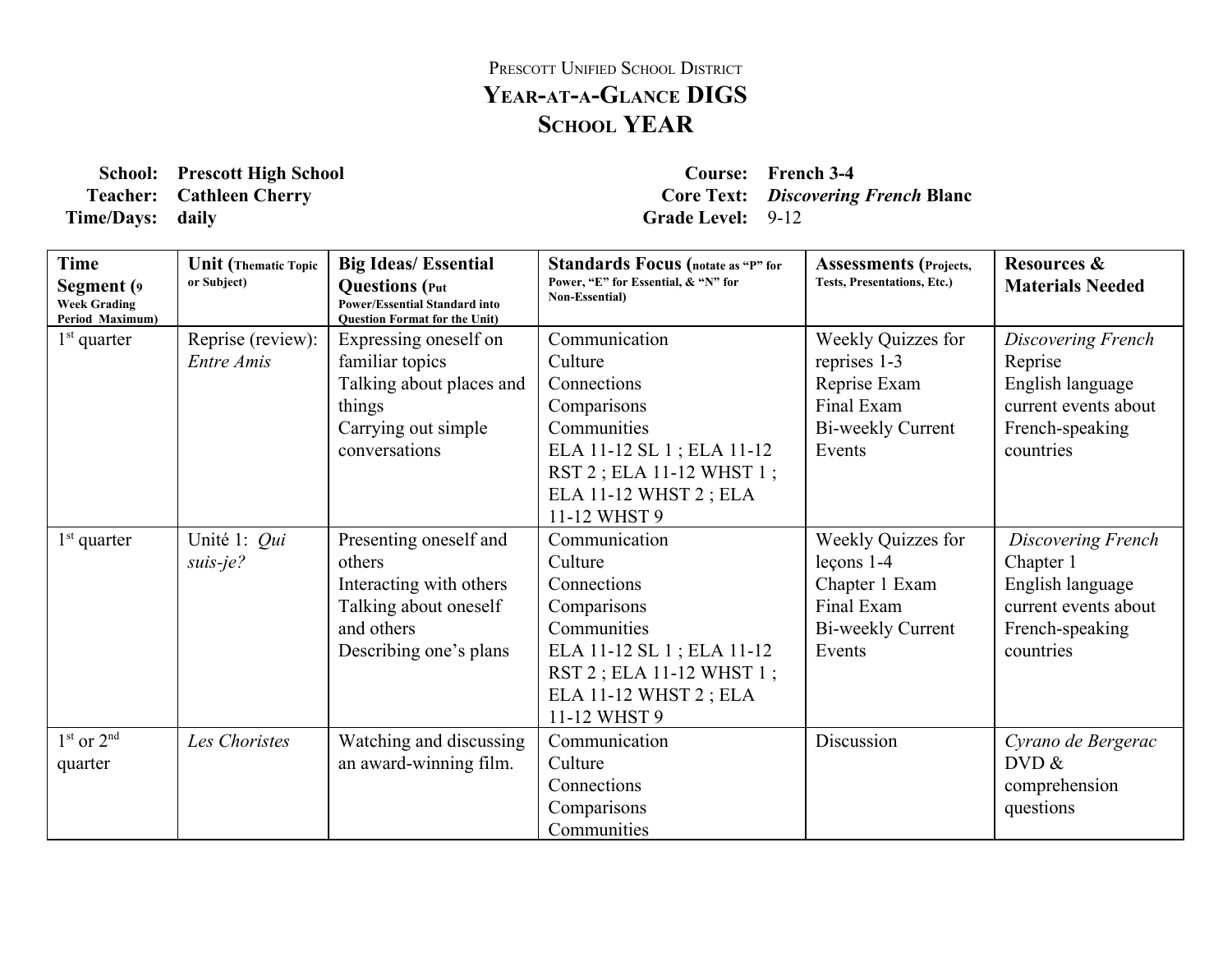| $1st$ quarter  | Unité 2: Le     | Talking about weekend  | Communication                | Weekly Quizzes for | Discovering French   |
|----------------|-----------------|------------------------|------------------------------|--------------------|----------------------|
| (may continue) | week-end enfin! | plans                  | Culture                      | $lecons 5-8$       | Chapter 2            |
| into $2nd$     |                 | Getting from one place | Connections                  | Chapter 2 Exam     | English language     |
| quarter)       |                 | to another             | Comparisons                  | Final Exam         | current events about |
|                |                 | Narrating past weekend | Communities                  | Bi-weekly Current  | French-speaking      |
|                |                 | activities             | ELA 11-12 SL 1; ELA 11-12    | Events             | countries            |
|                |                 |                        | $RST$ 2 ; ELA 11-12 WHST 1 ; |                    |                      |
|                |                 |                        | ELA 11-12 WHST 2; ELA        |                    |                      |
|                |                 |                        | 11-12 WHST 9                 |                    |                      |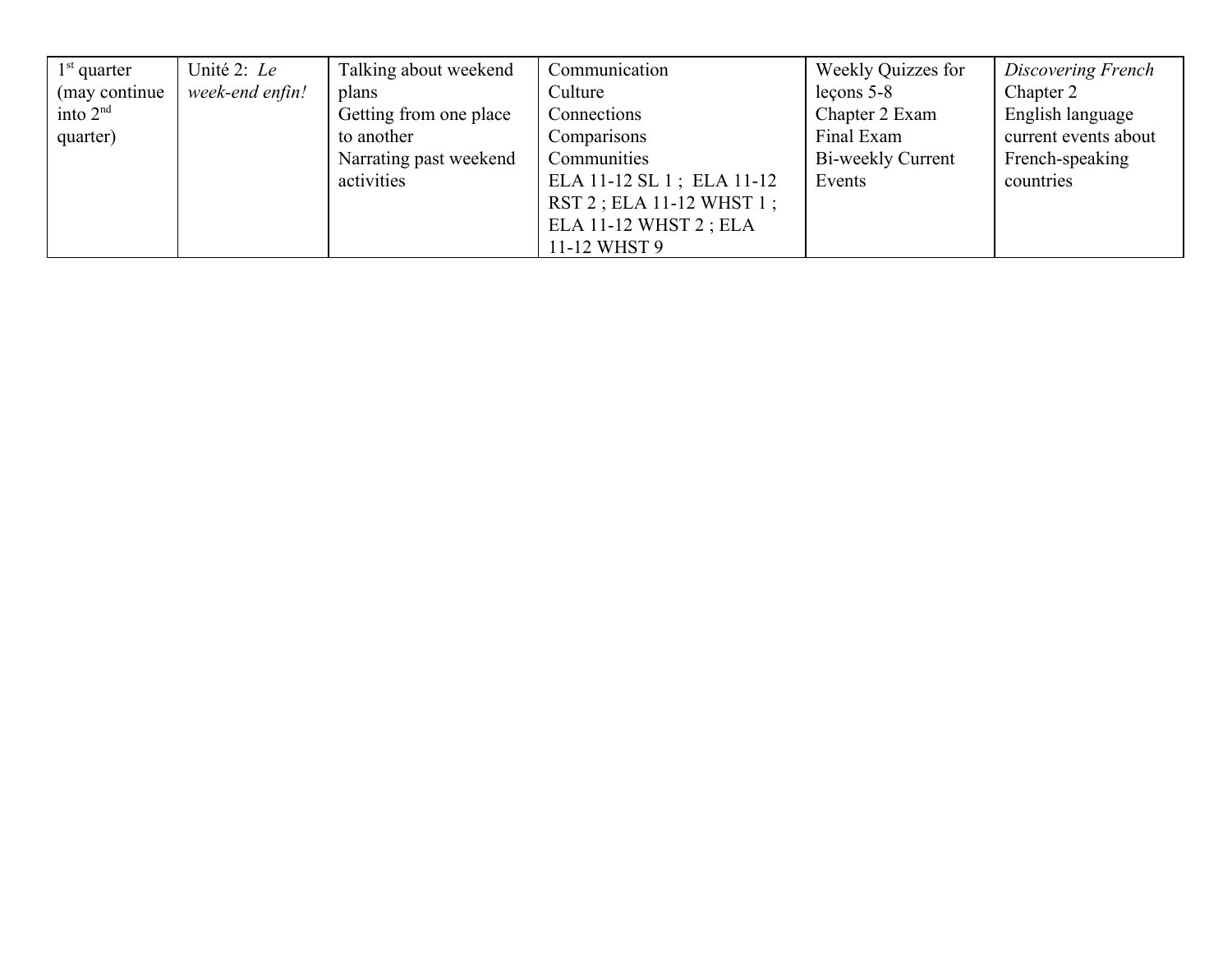| <b>Bi-weekly Current Events</b>                           |                                    |                                                                                                                                                                                                   |                                                                                                                                                                         |                                                                                                     |                                                                                                             |  |
|-----------------------------------------------------------|------------------------------------|---------------------------------------------------------------------------------------------------------------------------------------------------------------------------------------------------|-------------------------------------------------------------------------------------------------------------------------------------------------------------------------|-----------------------------------------------------------------------------------------------------|-------------------------------------------------------------------------------------------------------------|--|
| $2nd$ quarter                                             | Unité 3: Bon<br>appétit!           | Planning a meal<br>Going to a café<br>Talking about favorite<br>foods<br>Shopping for food at a<br>market                                                                                         | Communication<br>Culture<br>Connections<br>Comparisons<br>Communities<br>ELA 11-12 SL 1; ELA 11-12<br>RST 2; ELA 11-12 WHST 1;<br>ELA 11-12 WHST 2; ELA<br>11-12 WHST 9 | Weekly Quizzes for<br>$lecons 9-12$<br>Chapter 3 Exam<br>Final Exam                                 | Discovering French<br>Chapter 3<br>English language<br>current events about<br>French-speaking<br>countries |  |
| $2nd$ quarter                                             | Unité 4: Loisirs<br>et spectacles! | Planning one's free time<br>Talking about your<br>friends and your<br>neighborhood<br>Discussing relations with<br>others<br>Reading and writing<br>about daily events<br>Narrating what happened | Communication<br>Culture<br>Connections<br>Comparisons<br>Communities<br>ELA 11-12 SL 1; ELA 11-12<br>RST 2; ELA 11-12 WHST 1;<br>ELA 11-12 WHST 2; ELA<br>11-12 WHST 9 | Weekly Quizzes for<br>leçons $13-16$<br>Chapter 4 Exam<br>Final Exam<br>Bi-weekly Current<br>Events | Discovering French<br>Chapter 4<br>English language<br>current events about<br>French-speaking<br>countries |  |
| $3rd$ quarter                                             | Unité 5: Vive le<br>sport!         | Discussing sports<br>Discussing fitness and<br>health<br>Talking about one's<br>daily activities<br>Narrating past activities                                                                     | Communication<br>Culture<br>Connections<br>Comparisons<br>Communities<br>ELA 11-12 SL 1; ELA 11-12<br>RST 2; ELA 11-12 WHST 1;<br>ELA 11-12 WHST 2; ELA<br>11-12 WHST 9 | Weekly Quizzes for<br>$lecons$ 17-20<br>Chapter 5 Exam<br>Final Exam<br>Bi-weekly Current<br>Events | Discovering French<br>Chapter 5<br>English language<br>current events about<br>French-speaking<br>countries |  |
| $3rd$ quarter<br>(may continue)<br>into $4th$<br>quarter) | Unité 6: Chez<br>nous              | Describing where you<br>live<br>Renting an apartment or<br>house<br>Talking about the past<br>(passé composé and<br>imparfait)                                                                    | Communication<br>Culture<br>Connections<br>Comparisons<br>Communities<br>ELA 11-12 SL 1; ELA 11-12<br>RST 2; ELA 11-12 WHST 1;<br>ELA 11-12 WHST 2; ELA<br>11-12 WHST 9 | Weekly Quizzes for<br>$lecons 21-24$<br>Chapter 6 Exam<br>Final Exam<br>Bi-weekly Current<br>Events | Discovering French<br>Chapter 6<br>English language<br>current events about<br>French-speaking<br>countries |  |